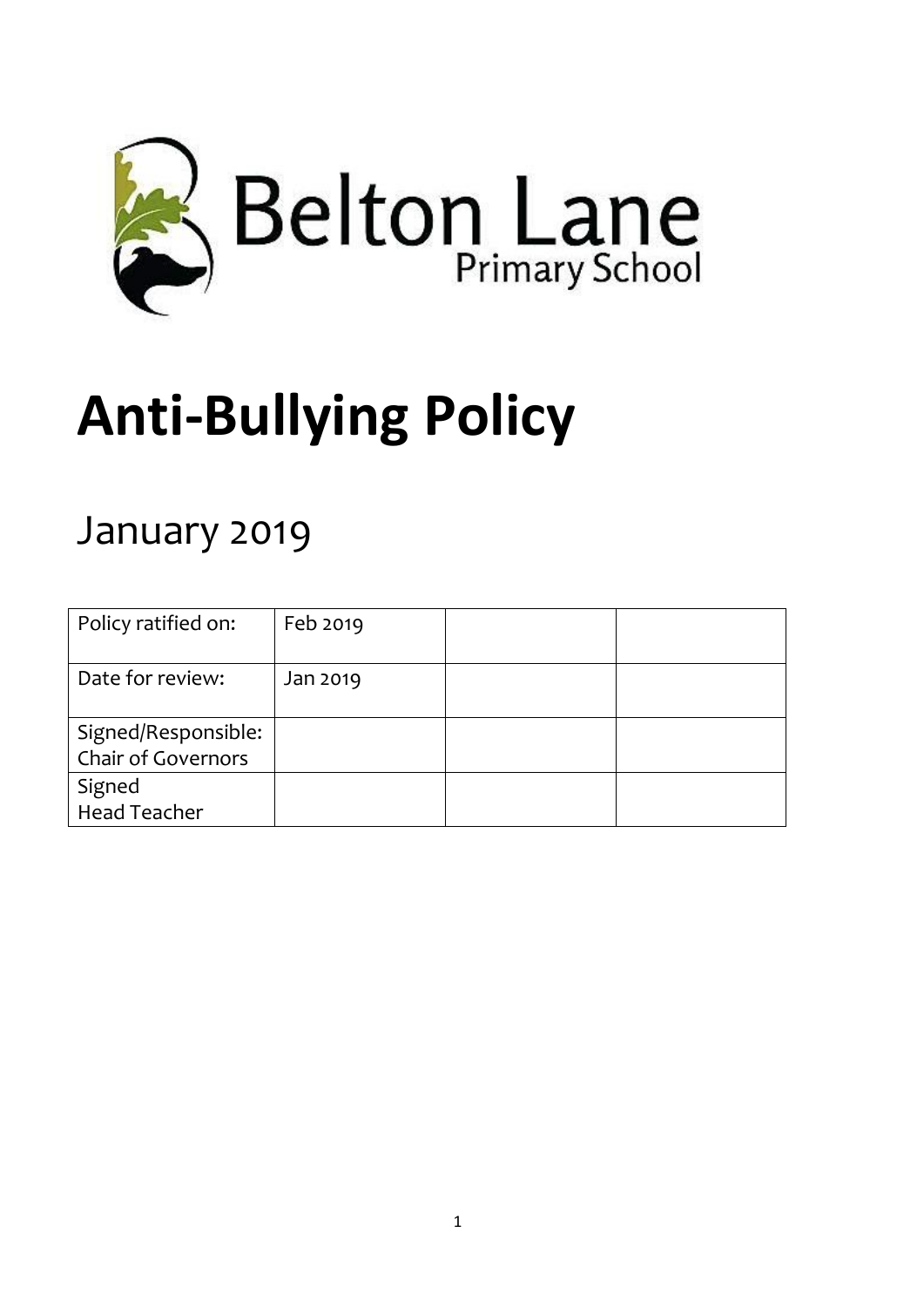#### **Linked Policies:** School's Complaints Procedures, Equalities Policy, Safeguarding Children Policy, Behaviour policy, Peer to Peer Abuse Policy

#### Introduction

Belton Lane Primary School recognises there is a need to safeguard the welfare of all those within the school community and to encourage a culture of co-operation, acceptance and harmony both within and outside of school.

We are committed to providing a caring, friendly and safe environment for all pupils so they can learn in a relaxed and secure atmosphere. We have high expectations of all pupils, staff and parents and strive to create a school community in which all children can fulfil their potential.

Bullying of any kind is unacceptable at Belton Lane Primary School. If bullying does occur all incidents will be dealt with promptly and effectively. The school actively implements its anti-bullying policy and has clear pathways for reporting, which are known to all members of the school community. If a crime has been committed during the bullying incident, the Community Police Officer will be involved as appropriate. All reported incidents will be actioned by the Headteacher. We celebrate diversity and promote cohesion within our community.

The Education and Inspections Act 2006 provides that maintained schools must have measures to encourage good behaviour and prevent all forms of bullying amongst pupils. These measures should be part of the school's behaviour policy which must be communicated to all pupils, school staff and parents.

This policy reflects the following guidance:

#### **'Preventing and Tackling Bullying', Department for Education, 2017**

#### **What is Bullying?**

Bullying is behaviour by an individual or group, repeated over time, that intentionally hurts another individual or group either physically or emotionally. Bullying can take many forms (for instance, cyberbullying via text messages or the internet), and is often motivated by prejudice against particular groups, for example on grounds of race, religion, gender, sexual orientation, or because a child is adopted or has caring responsibilities. It might be motivated by actual differences between children, or perceived differences. Stopping violence and ensuring immediate physical safety is obviously a school's first priority but emotional bullying can be more damaging than physical; teachers and schools have to make their own judgements about each specific case.

Many experts say that bullying involves an imbalance of power between the perpetrator and the victim. This could involve perpetrators of bullying having control over the relationship which makes it difficult for those they bully to defend themselves. The imbalance of power can manifest itself in several ways. It may be physical, psychological (knowing what upsets someone), derive from an intellectual imbalance, or by having access to the support of a group, or the capacity to socially isolate. It can result in the intimidation of a person or persons through the threat of violence or by isolating them either physically or online. DfE Preventing & Tackling Bullying March 2014.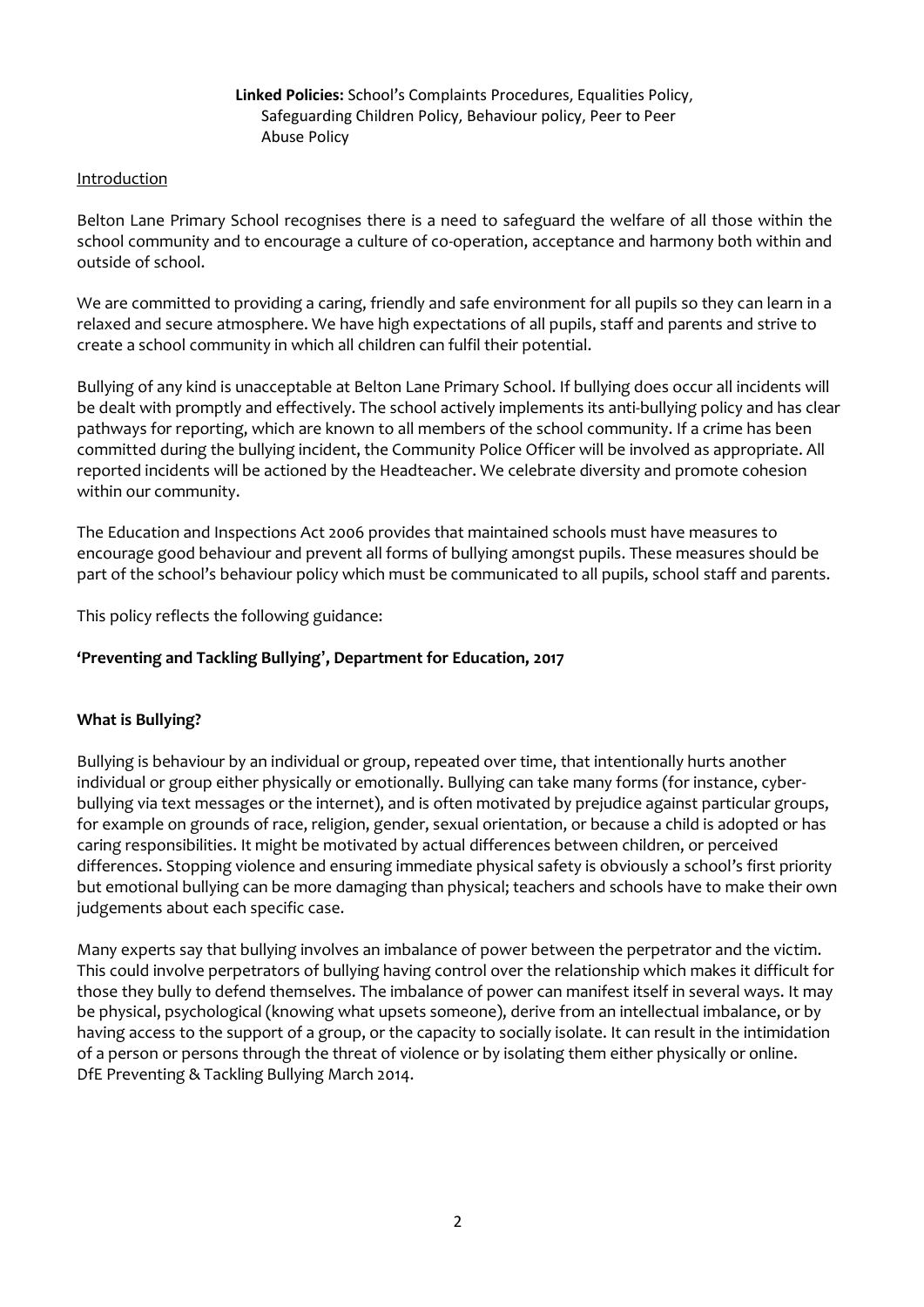# **Definition from Anti Bullying Alliance**

'The repetitive, intentional hurting of one person by another, where the relationship involves an imbalance of power. Bullying can be carried out physically, verbally, emotionally or through cyberspace'.

# **The Equality Act 2010**

The Equality Act 2010 replaces previous anti-discrimination laws with a single Act. A key provision is a new public sector Equality Duty, which came into force on 5 April 2011. It replaces the three previous public sector equality duties for race, disability and gender, and covers age, disability, gender reassignment, pregnancy and maternity, race, religion or belief, sex and sexual orientation. The Duty has three aims. It requires public bodies to have due regard to the need to:

- eliminate unlawful discrimination, harassment, victimisation and any other conduct prohibited by the act
- advance equality of opportunity between people who share a protected characteristic and people who do not share it
- foster good relations between people who share a protected characteristic and people who do not share it.

Maintained schools and Academies are required to comply with the new Equality Duty. Part 6 of the Act makes it unlawful for the responsible body of a school to discriminate against, harass or victimise a pupil or potential pupil in relation to admissions, the way it provides education for pupils, provision of pupil access to any benefit, facility or service, or by excluding a pupil or subjecting them to any other detriment. In England and Wales Part 6 of the Act applies to maintained schools and Academies and to other independent schools.

The two areas which do not specifically affect Children and Young People are Age and Marriage/civil partnerships, although these should be explored within the curriculum, for example in PSHE.

Some of the reasons pupils may be bullied link to the above areas covered by the Equalities Act 2010 and are as follows:

- Race, religion or culture
- Special Education Needs or disability
- Appearance e.g. being over-weight or health conditions
- Home circumstances and lifestyles including young carers and looked after children.
- Sexist or sexual bullying
- Gender
- Sexual orientation / Homophobic Bullying
- Transgender status / Transphobic bullying

The following are examples of bullying behaviours:

- **Verbal** *e.g. name-calling, making offensive comments,taunting*
- **Physical** *e.g. kicking, hitting*
- **Emotional** *e.g. spreading hurtful and untruthful rumours, excluding people from groups*
- **Cyber** *e.g.* inappropriate texting/emailing, inappropriate use of MSN/Facebook *e.g.* sexting
- **Written** *e.g. ridicule through drawings and writing e.g. on planners/PC's*
- **Incitement** *e.g. encouraging others to bully*
- **Extortion** *e.g. demands for money or personal property*
- **Damage to Property** *e.g. theft of bags, tearing clothes, ripping books*

This is by no means a comprehensive list of reasons and behaviours and some evolve at different times.

#### **Impact of Bullying**

Research confirms the destructive effects of bullying on young peoples lives. Some of the effects are:

- Poor school attendance
- Lower academic achievement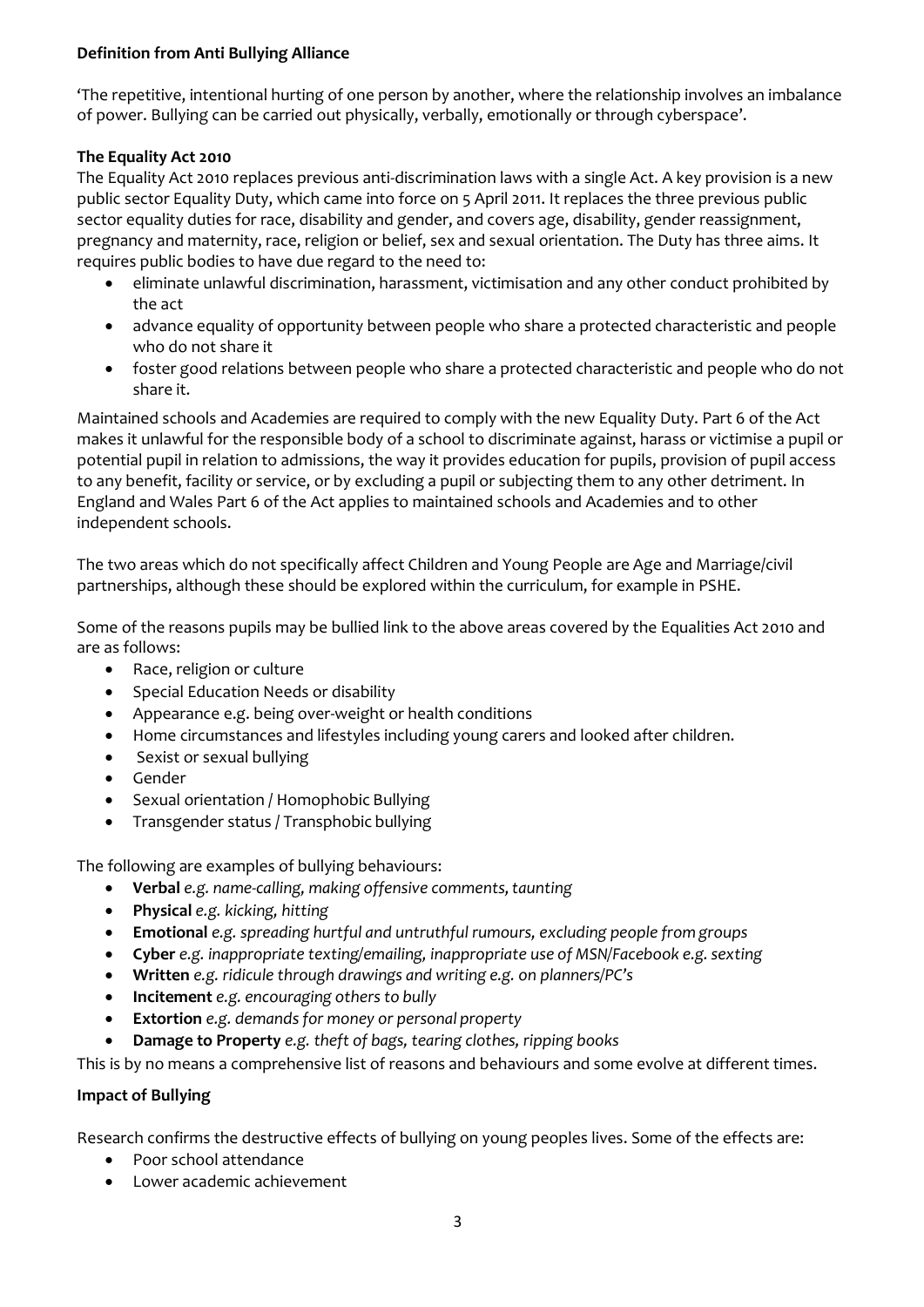- Low self-esteem and poor self-worth
- Lack of confidence
- Anxiety
- Loss of identity
- Feelings of guilt
- Long term mental health difficulties

# **Some Signs of Bullying**

- Reluctance to attend school
- Poor school performance
- Behaving out of character
- Missing or damaged belongings
- Self-harm
- Increased episodes of illness (real / imaginary)

These signs and behaviours could indicate other problems, but bullying should be considered as a possibility and investigated.

# **ANTI-BULLYING STRATEGY**

# **What we will do as a school**

- Ensure the whole school community has an understanding of bullying and its consequences.
- Appoint a designated member of staff as anti-bullying officer this is Mr Mason, Headteacher.
- Appoint an Anti-bullying Governor,
- Ensure that there are clear and consistent pathways for reporting incidents of bullying which are known to all members of the school community.
- Implement a consistent system for recording incidents of bullying in line with DfE advice
- Develop a preventative approach to bullying. Students will be encouraged to recognise that not only do they have rights; the choices they make bring responsibilities.
- Review the anti-bullying policy annually in consultation with the whole school community.
- Identify and make safe, areas in school where bullying could/has been known to occur.
- Be aware of factors which may cause some children to be more vulnerable than others.
- Work in partnership with the police should there be bullying incidents where a crime has been committed.
- Foster a clear understanding that bullying, in any form, is not acceptable. This can be done by:
	- o Regular praise of positive and supportive behaviour by all staff.
	- o Work in school which develops empathy and emotional intelligence.
	- o Any incidents are treated seriously and dealt with immediately.
	- $\circ$  If a child is found to be the victim of bullying outside school then help and support will be offered and advice given on how to avoid further incidents in future. The victim's and perpetrators parents will be informed.
- Equality Act 2010 Schools (including academies and free schools) cannot unlawfully discriminate against pupils because of their disability, gender, race, religion or belief, sex and sexual orientation. Protection is now extended to pupils who are pregnant or undergoing genderreassignment
- Ensure that Children and Young people have some involvement in the development of the antibullying policy and strategy along with the process of monitoring, review and evaluation.
- Safeguarding children and young people under the Children Act 1989 a bullying incident should be addressed as a child protection concern when there is 'reasonable cause to suspect that a child is suffering, or is likely to suffer, significant harm'. Where this is the case, the school staff should report their concerns to their local authority children's social care. Even where safeguarding isnot considered to be an issue, schools may need to draw on a range of external services to support the pupil who is experiencing bullying, or to tackle any underlying issue which has contributed to a child engaging in bullying.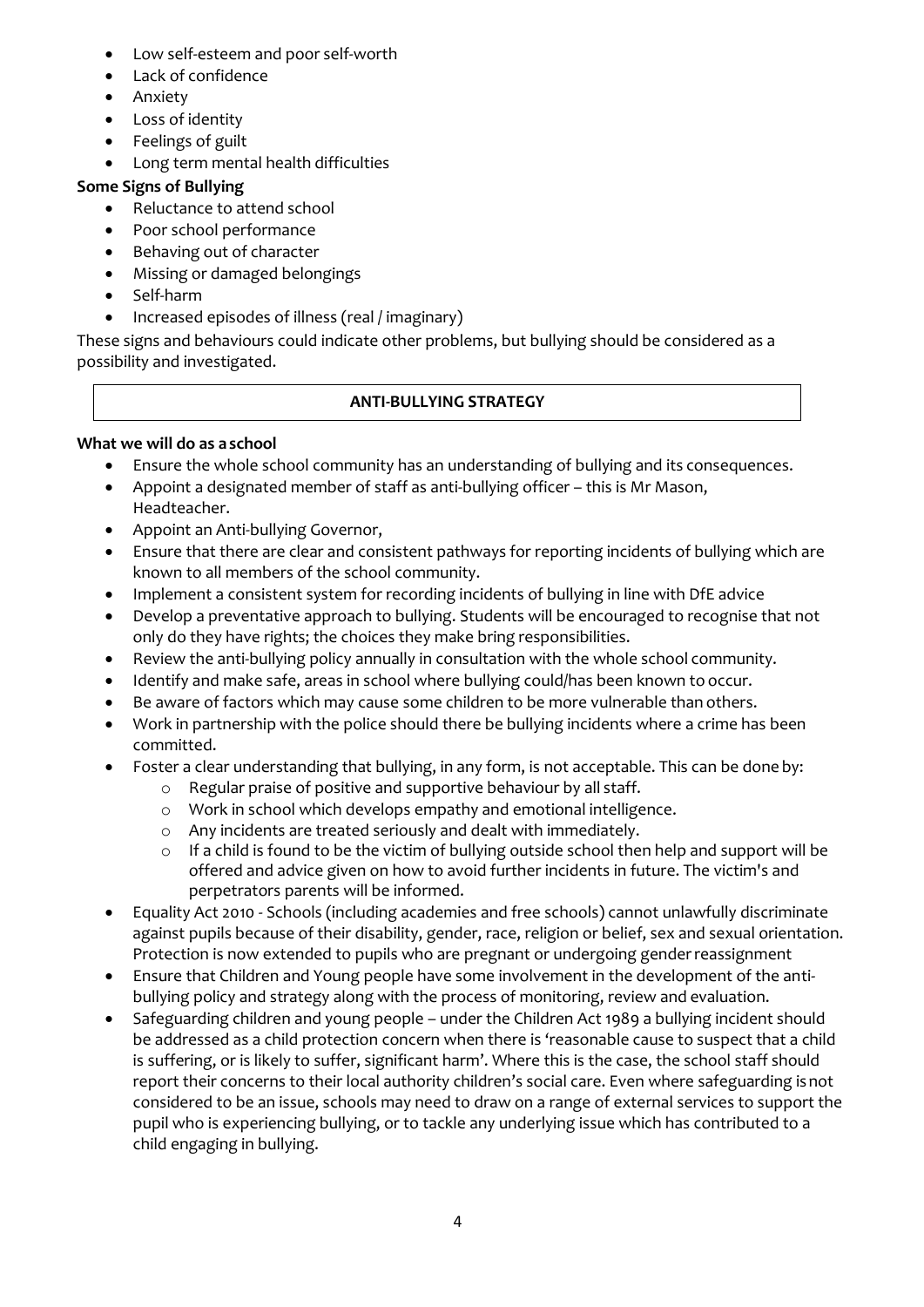Take part in National Anti-Bullying week, Internet Safety days, LGBT awareness week, Black History month.

# **How we will work with victims of bullying**

- Ensure that there are easy/clear pathways for reporting bullying.
- Ensure that victims are listened to and reported incidents are acted upon.
- Ensure that strategies are put in place to support individual needs.
- Ensure victims are consulted, and kept involved and informed.

#### **How we will work with those accused of bullying**

- Ensure that perpetrators are listened to acknowledging that they are sometimes themselves victims of bullying and abuse.
- Ensure that strategies are put in place to support individual needs.
- Ensure perpetrators are consulted, and kept involved and informed.
- Implement appropriate sanctions and learning programmes for example:
	- o counselling/instruction in alternative ways of behaving
	- o rewards/positive reinforcement for young people in order to promote change and bring unacceptable behaviour under control
	- $\circ$  adult mediation between the perpetrator and the victim (provided this is safe for the victim)
	- o fixed periods of exclusion
	- o permanent exclusion (in extreme cases which may involve violence)

#### **How we will work with bystanders**

- Ensure that they are listened to.
- Ensure that strategies are put in place to support individual needs.

# **Strategies we may use include**

- Circle Time
- Assemblies
- Peer mentoring
- Peer mediation
- Circle of Friends
- Support from external agencies
- Sharing good practice with other schools
- Participation in an Anti-Bullying Week
- Work with other agencies
- Implement sanctions

#### **How we will educate the school community**

- Involve Parents/Carers, involve pupils, involve organisations & celebrate success.
- Emphasise through all aspects of the curriculum that bullying will not be tolerated.
- Arrange e-safety events.
- Ensure that the anti-bullying officer and governor attend appropriate training and development.
- Provide training opportunities for the whole school staff body.
- Ensure that students learn to recognise, respect and value the differences between groups of people within the school community including pupils with Special Educational Needs (Social, Moral, Spiritual and Cultural education via the curriculum)
- Challenge homophobic/transphobic language and support different families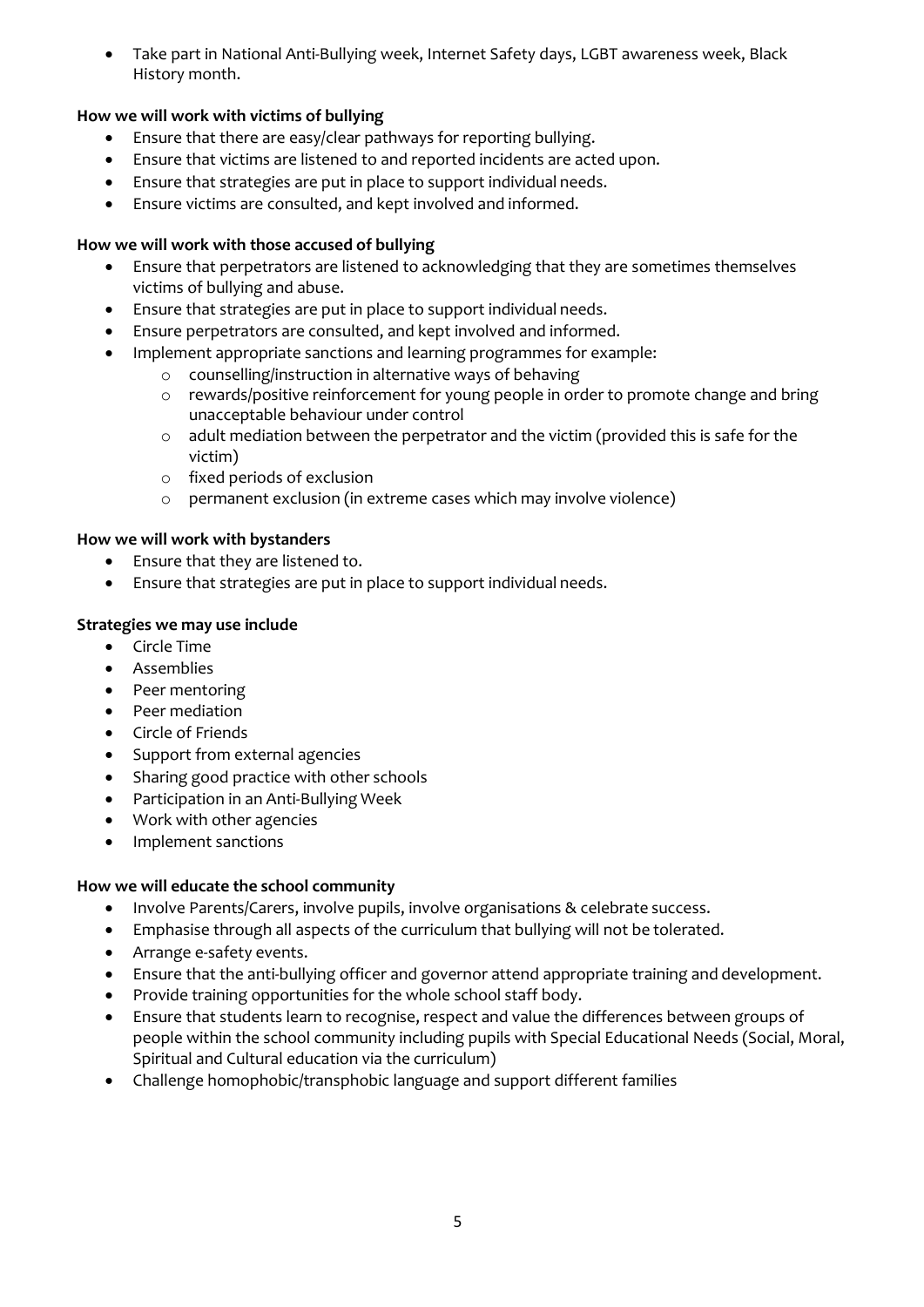#### **How will we work with parents and carers**

By ensuring that:

- There are clear pathways for parents/carers to report incidents of bullying, including who to actually report the concern to..
- Every opportunity is given to parents/carers to share their concerns.

Where a parent/carer is dissatisfied with the schools handling of a situation then the head teacher will seek to resolve the situation informally. In the event of a formal complaint then the schools agreed complaints procedure will be applied.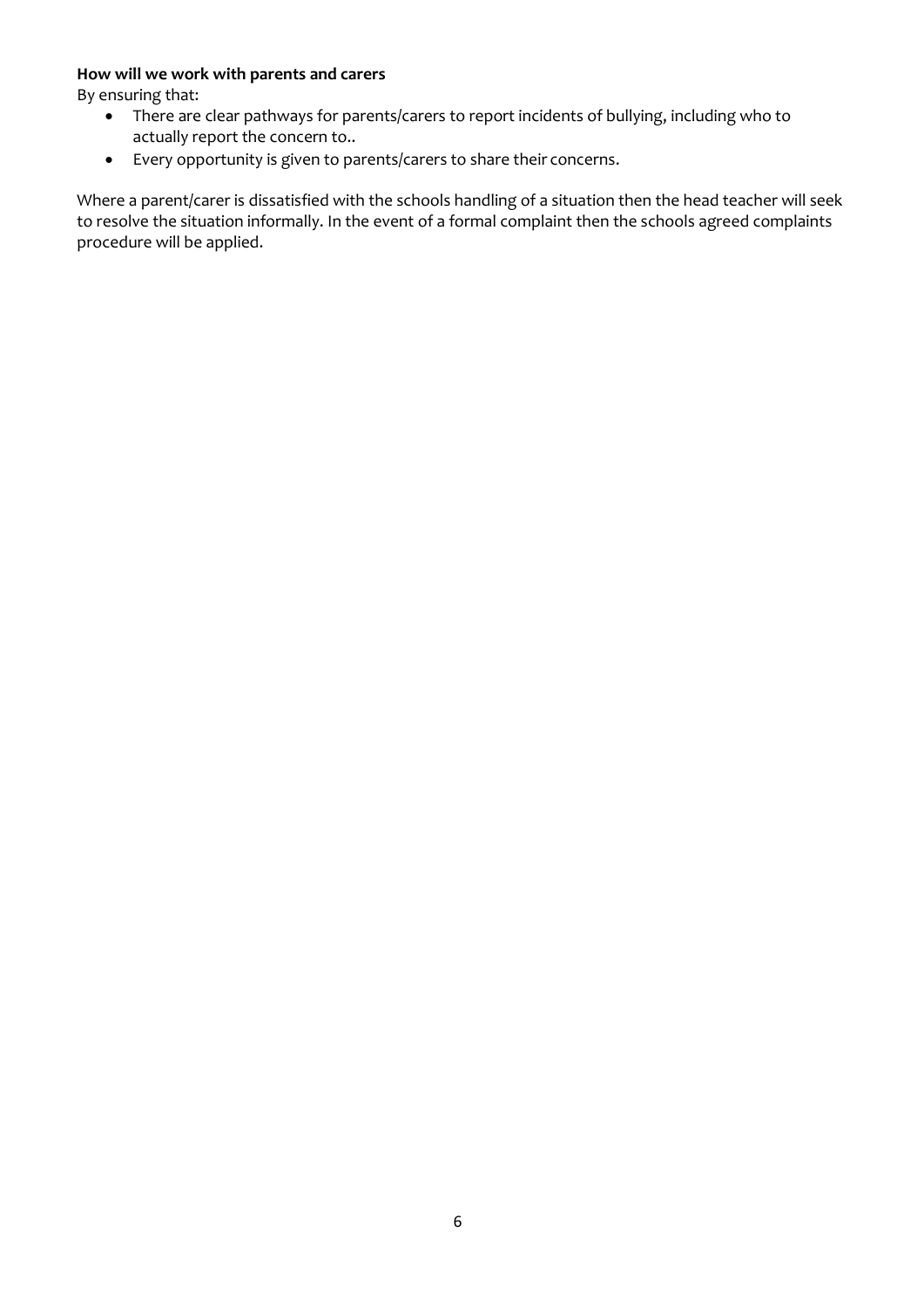#### **Appendix 1. Support Agencies we may consult**

**Anti-bullying Alliance** - the alliance brings together over 60 organisations into one network with the aim of reducing bullying. Their website has a parent section with links to recommended organisations who can help with bullying issues. [www.anti-bullyingalliance.org.uk](http://www.anti-bullyingalliance.org.uk/)

Kidscape [www.kidscape.org.uk](http://www.kidscape.org.uk/) 02077303300 **Childline** – advice and stories from children who have survived bullying 08000 1111 www.**[childline](http://www.childline.org.uk/)**.org.uk/ **Bullying on line [www.bullying.co.uk](http://www.bullying.co.uk/) Parentline Plus** – advice and links for parents [www.parentlineplus.org.uk](http://www.parentlineplus.org.uk/) 08088002222

**Parents Against Bullying 01928 576152**

**Useful sources of information**

**Mermaidsuk.org.uk** – family and individual support for teenagers and children with gender identity issues. [www.mermaidsuk.org.uk](http://www.mermaidsuk.org.uk/)

**Stonewall** - the gay equality organisation founded in 1989. Founding members include Sir Ian McKellen. [www.stonewall.org.uk.](http://www.stonewall.org.uk/)

**Cyberbullying.org** - one of the first websites set up in this area, for young people, providing advice around preventing and taking action against cyberbullying. A Canadian based site [www.cyberbullying.org](http://www.cyberbullying.org/)

**Chatdanger** - a website that informs about the potential dangers online (including bullying), and advice on how to stay safe while chatting [www.chatdanger.com](http://www.chatdanger.com/)

**Think U Know** - the Child Exploitation and Online Protection Centre (CEOP), has produced a set of resources around internet safety for secondary schools [www.thinkuknow.co.uk](http://www.thinkuknow.co.uk/)

**Know IT All for Parents** – a range of resources for primary and secondary schools by Childnet International. Has a sample family agreement [www.childnet-int.org/kia/parents](http://www.childnet-int.org/kia/parents)

Further sources of information: Other departmental advice and guidance you may be interested in DfE Behaviour and Discipline in Schools Guidance [https://www.gov.uk/government/.../](https://www.gov.uk/government/.../behaviour-and-discipline-in-schools)**behaviour-and-discipline-in-schools**

#### **Legislative links:**

Schools' duty to promote good behaviour: Section 89 Education and Inspections Act 2006 [www.legislation.gov.uk/ukpga/](http://www.legislation.gov.uk/ukpga/2006/40/section/89)**2006**/40/**section**/**89** Education (Independent School Standards) (England) Regulations 2010 [www.isi.net/.../271112\\_web%20consolidated%20version%20-%20](http://www.isi.net/.../271112_web%20consolidated%20version%20-%20indep)**indep**... Power to tackle poor behaviour outside school https://www.**education**[.gov.uk/.../preventing%20and%20](https://www.education.gov.uk/.../preventing%20and%20tackling%20bull)**tackling**%20bull*...* The Equality Act 2010 www.**legislation**[.gov.uk/ukpga/](http://www.legislation.gov.uk/ukpga/2010/15/contents)**2010**/15/contents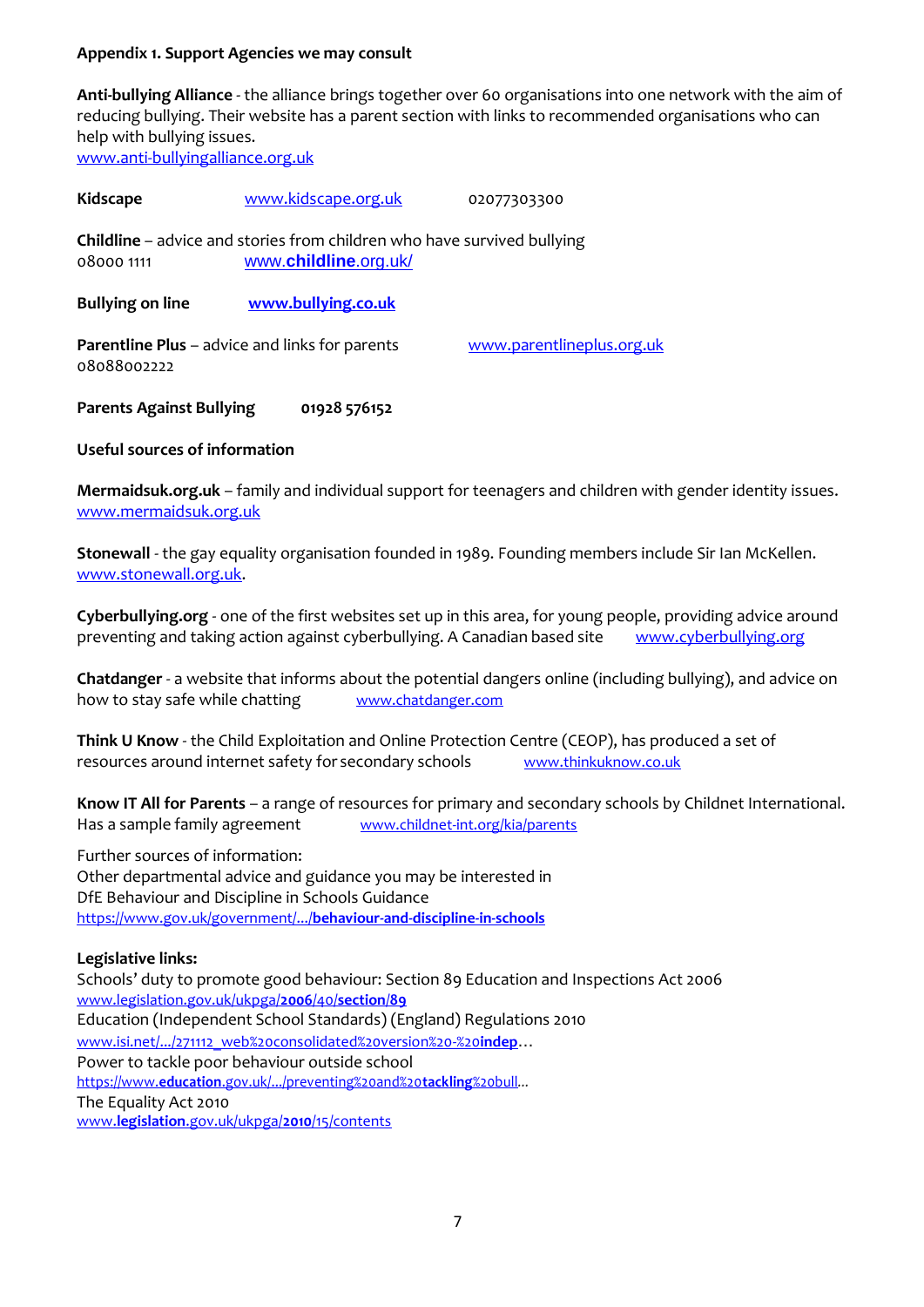# **Specialist organisations:**

**The Anti-Bullying Alliance (ABA):** Founded in 2002 by NSPCC and National Children's Bureau, the Anti-Bullying Alliance (ABA) brings together over 100 organisations into one network to develop and share good practice across the whole range of bullying issues.

**BeatBullying:** A bullying prevention charity with an emphasis on working directly with children and young people. In addition to lesson plans and resources for parents, BeatBullying have developed a peer support programme for young people affected by bullying.

**Kidscape:** Charity established to prevent bullying and promote child protection providing advice for young people, professionals and parents about different types of bullying and how to tackle it. They also offer specialist training and support for school staff, and assertiveness training for young people.

**The Diana Award:** Anti-Bullying Ambassadors programme to empower young people to take responsibility for changing the attitudes and behaviour of their peers towards bullying. It will achieve this by identifying, training and supporting school anti-bullying ambassadors.

**The BIG Award:** The Bullying Intervention Group (BIG) offer a national scheme and award for schools to tackle bullying effectively.

**Restorative Justice Council:** Includes best practice guidance for practitioners 2011.

# **Cyber-bullying**

**ChildNet International:** Specialist resources for young people to raise awareness of online safety and how to protect themselves

**Think U Know:** resources provided by Child Exploitation and Online Protection (CEOP) for children and young people, parents, carers and teachers.

**Digizen:** provides online safety information for educators, parents, carers and young people. **Advice on Child Internet Safety 1.0:** The UK Council for Child Internet Safety (UKCCIS) has produced universal guidelines for providers on keeping children safe online.

# **LGBT**

**EACH:** A training agency for employers and organisations seeking to tackle discrimination on the grounds of gender and sexual orientation.

**Schools Out:** Offers practical advice, resources (including lesson plans) and training to schools on LGBT equality in education.

**Stonewall:** An LGB equality organisation with considerable expertise in LGB bullying in schools, a dedicated youth site, resources for schools, and specialist training for teachers.

#### **SEND**

**Mencap:** Represents people with learning disabilities, with specific advice and information for people who work with children and young people.

**Changing Faces:** Provide online resources and training to schools on bullying because of physical difference.

**Cyberbullying and children and young people with SEN and disabilities:** Advice provided by the Anti-Bullying Alliance on developing effective anti-bullying practice.

# **Racism**

**Show Racism the Red Card:** Provide resources and workshops for schools to educate young people, often using the high profile of football, about racism.

**Kick it Out:** Uses the appeal of football to educate young people about racism and provide education packs for schools.

**Anne Frank Trust:** Runs a schools project to teach young people about Anne Frank and the Holocaust, the consequences of unchecked prejudice and discrimination, and cultural diversity.

Please note that internal servers may block access to some of these sites. Schools wishing to access these materials may need to adjust their settings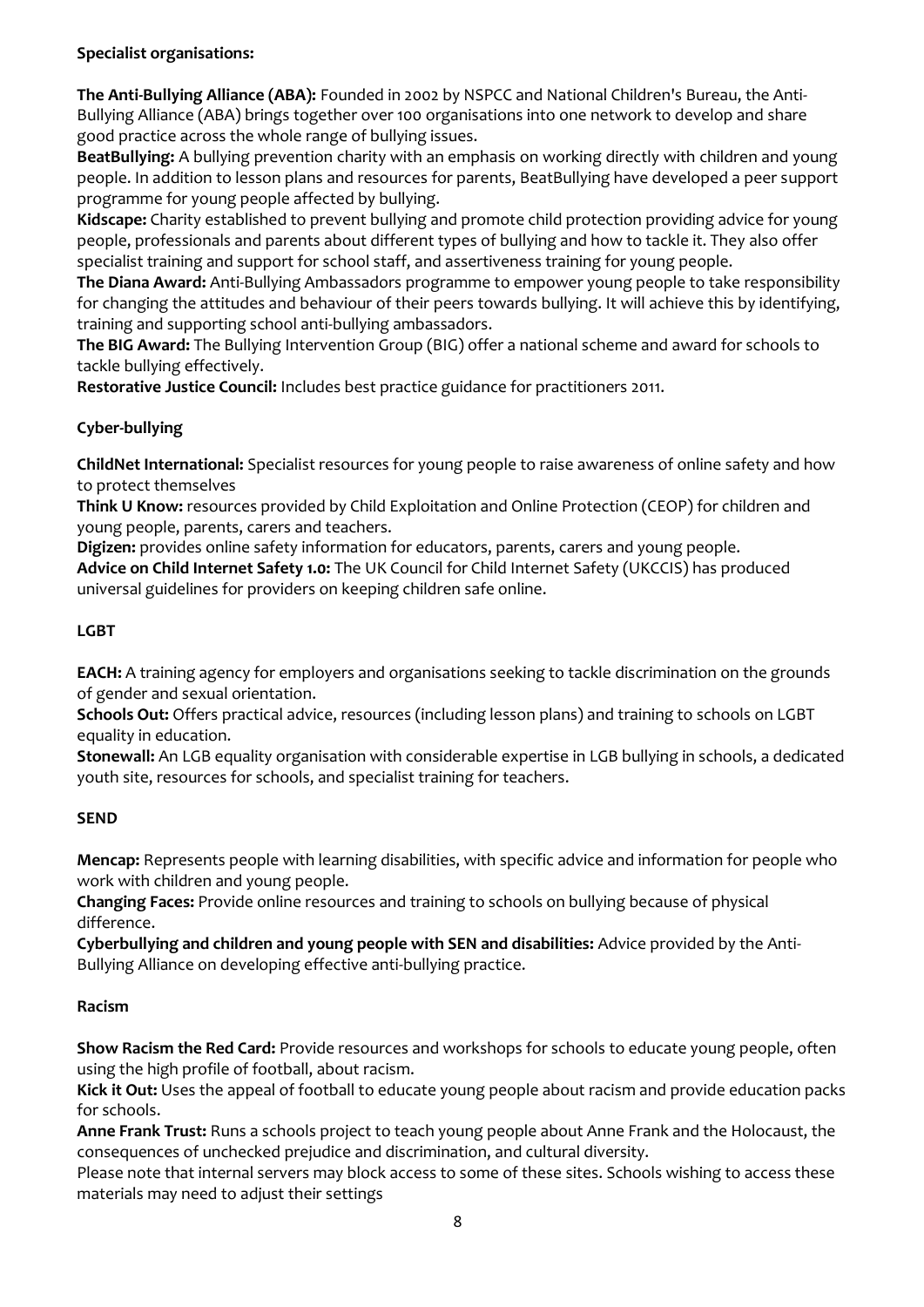#### **Appendix 2. Procedures in school for reporting bullying: pathways of help**

#### **(All schools will have their own referral procedures. It is important to provide feedback to both Parents/Carers and pupil on an agreed basis)**

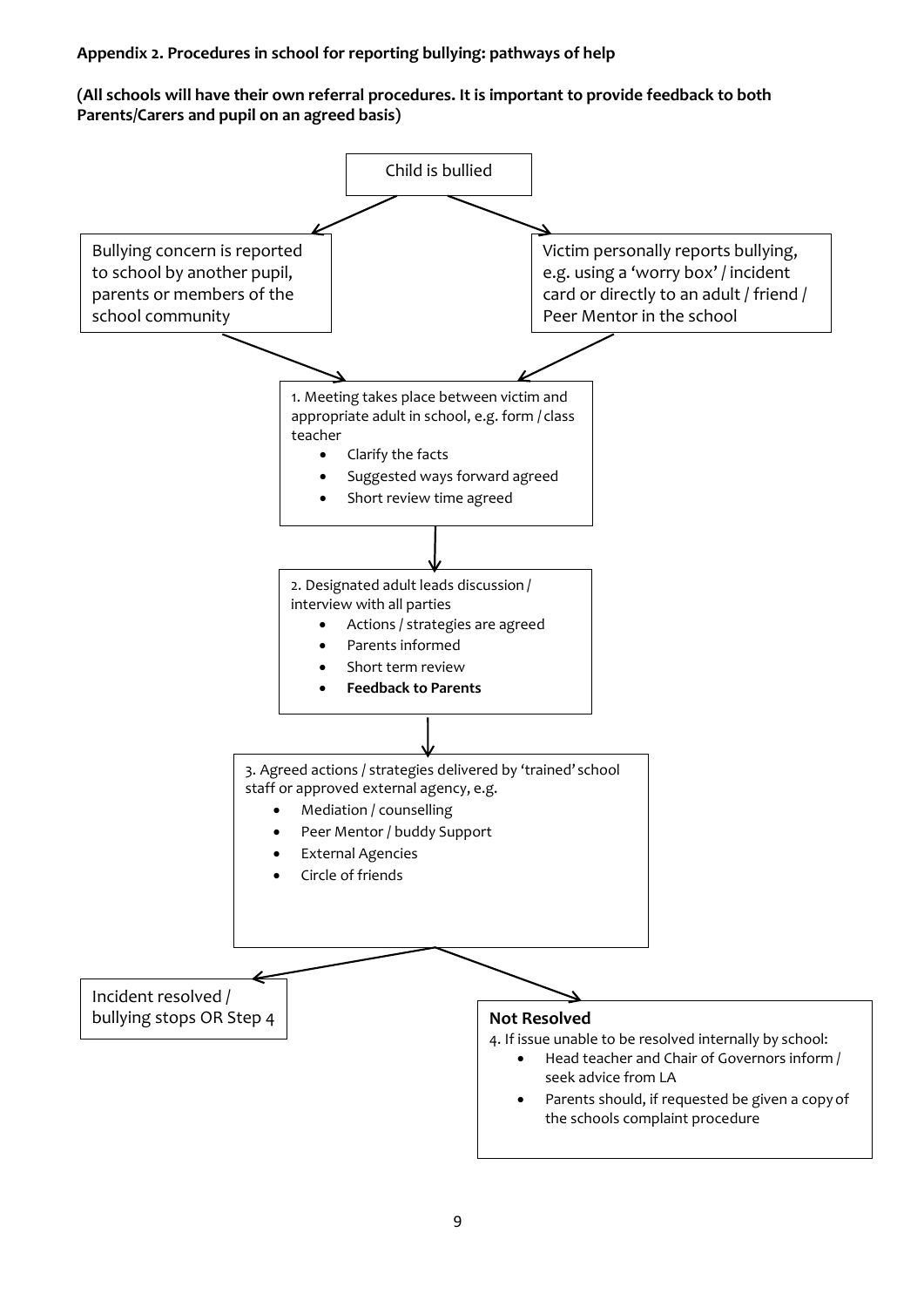# **Appendix 3.**

Exploring the school's actions to prevent and tackle homophobic and transphobic bullying

Briefing for section 5 inspection **Age group:** All age groups **Published:** April 2014 **Reference no:** 120181



#### **Exploring the school's actions to prevent homophobic and transphobic bullying April 2014**

Inspectors should make sure that questions are age-appropriate and asked in the right context.

With primary pupils inspectors might explore whether:

- **P** pupils ever hear anyone use the word 'gay' when describing something, or whether they have been told by teachers that using the word 'gay', to mean something is rubbish, is wrong, scary or unpleasant and why it is wrong
- pupils ever get picked on by other children for not behaving like a 'typical girl' or a 'typical boy'
- **P** pupils have had any lessons about different types of families (single parent, living with grandparents, having step-parents, having two mums or two dads)
- **P** pupils think if there is someone born a girl who would rather be a boy, or born a boy who would like to be a girl, they would feel safe at school and be included.

With secondary pupils inspectors might explore the above, and whether:

- there is any homophobic bullying, anti-gay derogatory language or name calling in school or on social media sites
- $\blacksquare$  if a gay pupil was 'out' in school, that pupil would feel safe from bullying
- they have learned about homophobic/transphobic bullying and ways to stop it happening in school
- they learn in school about different types of families whether anyone is, or would be, teased about having same-sex parents.
- $\blacksquare$  there is any homophobic bullying or derogatory language about staff
- **If** someone pupil or teacher who thought of themselves as the opposite gender, feels safe and free from bullying at school

With senior leaders, and when looking at documentary evidence, inspectors might explore:

- whether they are aware of any instances of homophobic or transphobic language in school, whether this is recorded and how it is acted upon
- whether there is any homophobic language used against staff
- whether the school's bullying and safeguarding policies and equality objectives address gender identity and sexuality
- whether training has been provided for staff in how to tackle homophobic/transphobic bullying, including language
- whether the school has taken any action to ensure that provision meets the needs of lesbian, gay, bisexual and transgender (LGBT) pupils, for example in sex and relationships education and other aspects of PSHE, including providing age-appropriate advice and guidance
- how the school seeks to support LGBT pupils and those from LGBT families
- whether policies promote safety for all groups of pupils regardless of sexuality or gender identity, including the use of language
- whether there is specific mention of gender identity and sexuality in the equality, diversity, behaviour and bullying policies
- whether policies include reference to carers as well as parents.

With governors inspectors might explore:

- how the school meets its statutory duty to prevent all forms of prejudice-based bullying, including homophobia and transphobia
- whether they are aware of any homophobic/transphobic bullying or language in school and whether incidents are followed up effectively
- how they ensure that sexuality and gender equality are covered within the school's behaviour guidelines and policies.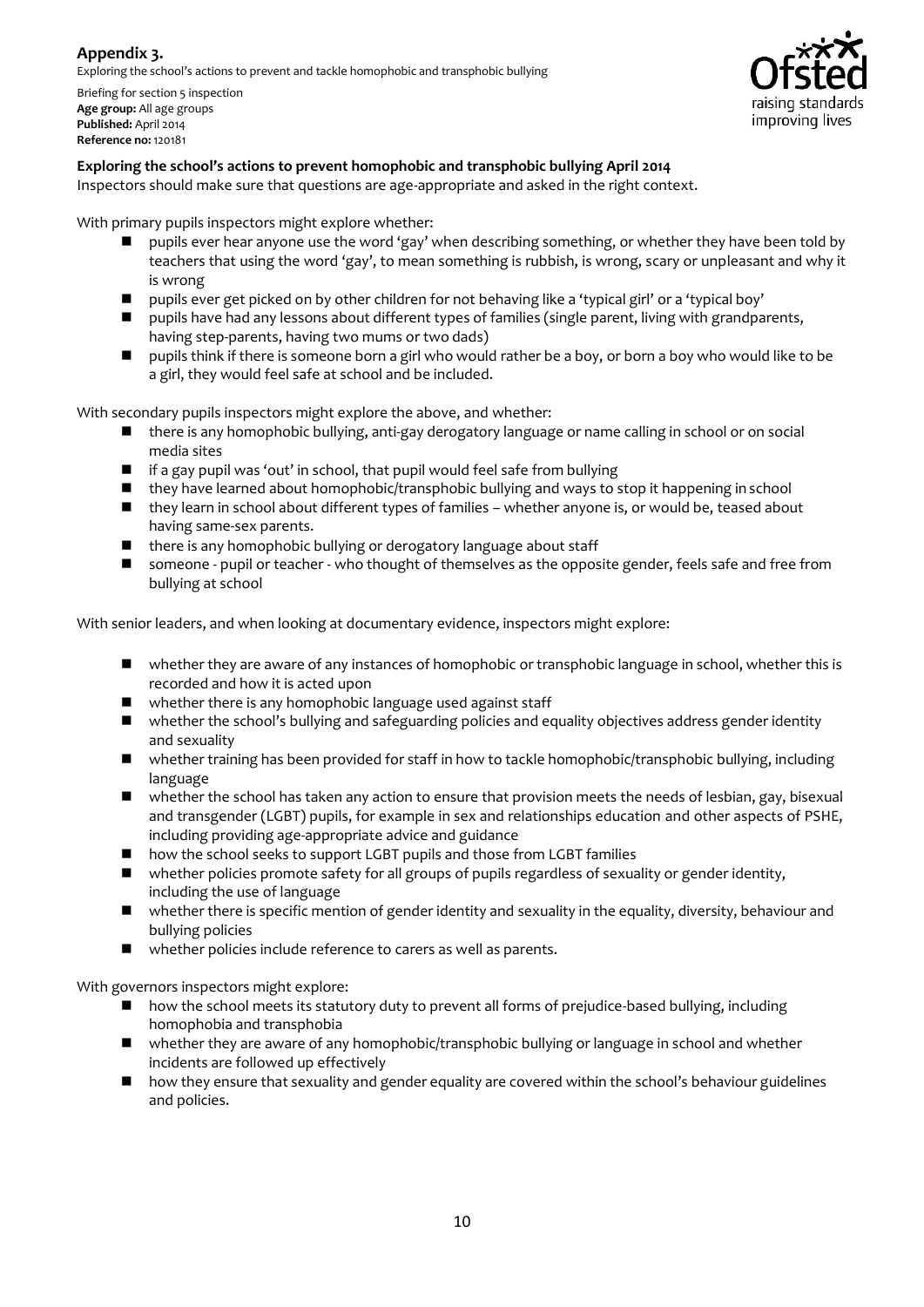**Appendix 4** Inspecting e-safety in schools Briefing for section 5 inspection **Age group:** All **Published:** April 2014 **Reference no:** 120196



In the context of an inspection, e-safety may be described as the school's ability to:

- protect and educate pupils and staff in their use of technology
- $\blacksquare$  have the appropriate mechanisms to intervene and support any incident where appropriate.

The breadth of issues classified within e-safety is considerable, but can be categorised into three areas of risk:

- **content:** being exposed to illegal, inappropriate or harmful material
- **contact:** being subjected to harmful online interaction with other users
- **Conduct:** personal online behaviour that increases the likelihood of, or causes, harm.

#### **Content**

- exposure to inappropriate content, including online pornography; ignoring age ratings in games (exposure to violence, often associated with racist language); and substance abuse
- lifestyle websites, for example pro-anorexia, self-harm or suicide sites<br>■ hate sites
- $\blacksquare$  hate sites
- content validation: how to check authenticity and accuracy of online content.

#### **Contact**

- grooming
- **u** cyber-bullying in all forms
- identity theft (including 'frape' (hacking Facebook profiles)) and sharing passwords.

#### **Conduct**

- privacy issues, including disclosure of personal information
- $\blacksquare$  digital footprint and online reputation<br> $\blacksquare$  health and well-being (amount of time
- health and well-being (amount of time spent online (internet or gaming))
- sexting (sending and receiving of personally intimate images) also referred to as SGII (self-generated indecent images)
- copyright (little care or consideration for intellectual property and ownership such as music and film).

#### **Sample questions for pupils**

- 1. If you felt uncomfortable about anything you saw, or if anybody asked you for your personal details such as your address on the internet, would you know where to go for help?
- 2. If anybody sent you hurtful messages on the internet or on your mobile phone would you know who to tell?
- 3. Can you tell me one of the rules your school has for using the internet?
- 4. Can you describe the risks of posting inappropriate content on the internet?

#### **Sample questions for staff**

- 1. Have you had any training that shows the risks to your and pupils' online safety?
- 2. Are there policies in place that clearly demonstrate good and safe internet practice for staff and pupils?
- 3. Are there sanctions in place to enforce the above policies?
- 4. Do all staff understand what is meant by the term cyber-bullying and the effect it can have on themselves and pupils?
- 5. Are there clear reporting mechanisms with a set of actions in place for staff or pupils who feel they are being bullied online?
- 6. Does the school have any plans for an event on Safer Internet Day? (This is an annual event, now in its fifth year at least, so schools that participate will know about the event).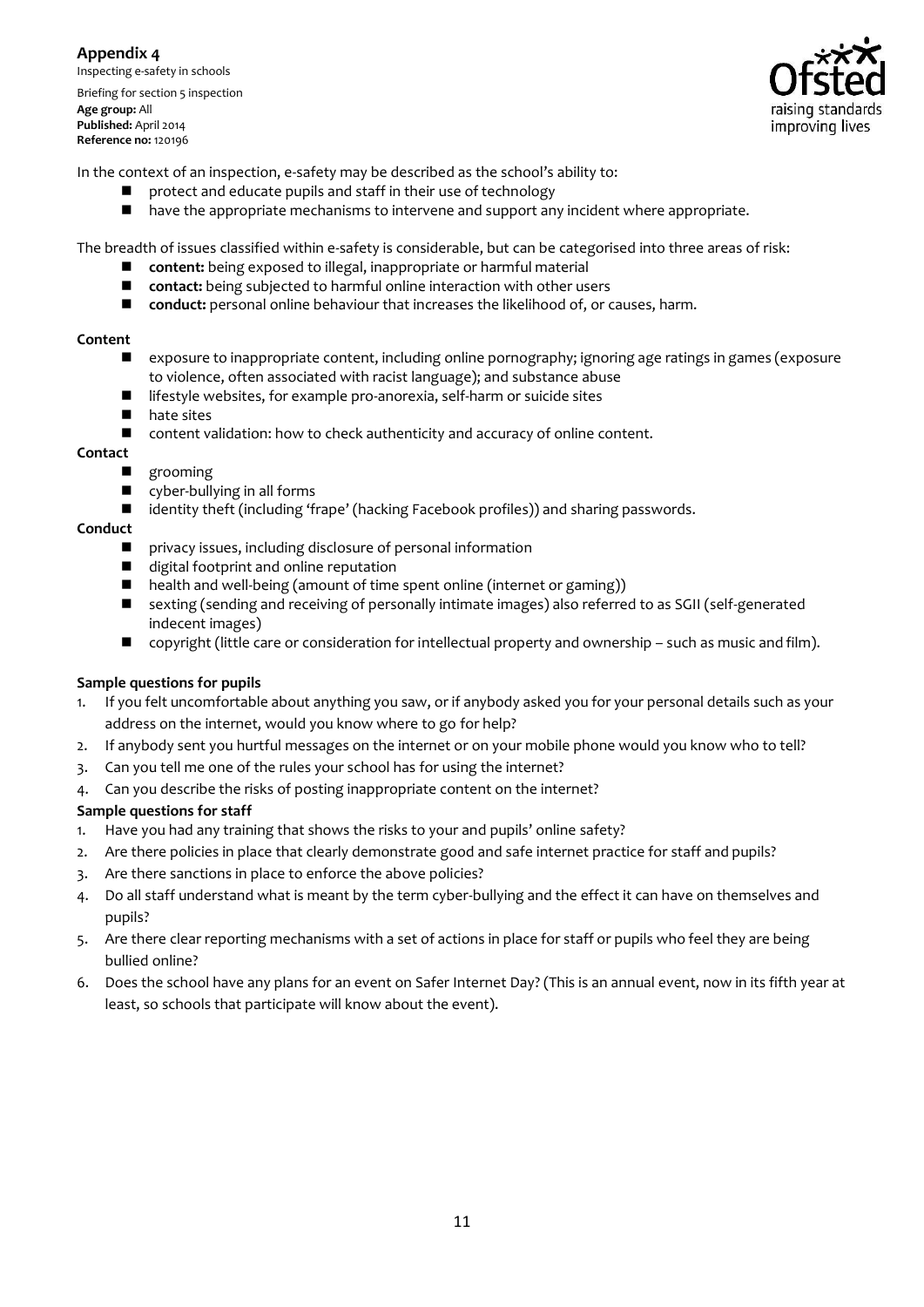

A wide body of research indicates that bullying is a problem for many young people, and that some of this takes place in schools. The aim of this survey was to evaluate the effectiveness of the actions that schools take to create a positive school culture and to prevent and tackle bullying. A large part of the survey focused on pupils' own experiences and understanding of bullying and its effects. Inspectors considered how well pupils understood the school's expectations of their behaviour. They talked with pupils about what they thought they should do if they were bullied in school, whether they had been bullied while at their current school, and how well they thought the school dealt with bullying. Inspectors also explored pupils' understanding of discriminatory and derogatory language.

Between September and December 2011, Her Majesty's Inspectors visited 37 primary schools and 19 secondary schools for the main part of the survey. The schools were located in both urban and rural areas and varied in size and type. At their previous Ofsted inspection none had been judged to be inadequate. Altogether, inspectors held formal discussions with 1,357 pupils and 797 staff.

Inspectors found that the schools visited could be broadly split into three groups. In the best schools, the culture and ethos in the school were very positive. The schools' expectations and rules clearly spelled out how pupils should interact with each other. Respect for individual differences had a high profile. In these schools pupils developed empathy, understood the effect that bullying could have on people, and took responsibility for trying to prevent bullying. The way in which these schools planned and delivered the curriculum helped a great deal to bring about these positive attitudes because it gave pupils a wide range of opportunities to develop their knowledge and understanding of diversity and an assortment of strategies to protect themselves from bullying. These schools recorded bullying incidents carefully and analysed them to look for trends and patterns. They then used this information to plan the next steps. The action they took was firm and often imaginative. If pupils had been bullied then they felt very confident that action was taken and it stopped promptly. Governors were well informed and questioning about bullying.

The second and largest group of schools shared many of the features described above and had many strengths. These schools had a positive culture and most pupils were considerate of each other. Many of the schools had developed a range of effective strategies for pupils to learn about moral and social issues. However, their practice was not as consistent as that of the strongest schools and on occasion had areas of relative weakness. Sometimes the curriculum was not as well structured or opportunities to teach about diversity were missed. Sometimes the analysis of behaviour and bullying was not as sharp as it should be to enable the school to see exactly what the issues were or what actions needed to be taken next.

In the third small group of schools, the culture and the curriculum did not effectively develop pupils' understanding about diversity or help them to develop sufficient empathy for each other. Behaviour in these schools was more variable and interactions between pupils were not as positive. Incidents were dealt with when they happened but the preventative work was not as effective. In some of these schools pupils expressed some concerns about bullying.

Training for staff was an important aspect of the schools' work to prevent and tackle bullying. The training that the majority of schools had provided on bullying tended to be general and did not always focus on the different types of bullying that could occur and the implications of these. This led to some staff not feeling wholly confident to tackle all types of incident. At its best, training left staff very knowledgeable about the different forms of bullying that could be faced by pupils and feeling confident to deal with different forms of discrimination.

Many headteachers and staff spoke about the tensions that could exist between the culture that they were trying to instil and maintain in their schools, and aspects of the culture in the wider communities around the school. These tensions could relate to how people spoke to and treated each other generally, or to more specific attitudes towards particular groups. The schools sometimes had systematically to tackle racist, homophobic and aggressive attitudes that existed among parents and carers and in parts of their wider community that were in serious conflict with the school's values. Some schools had achieved significant success by working with parents and carers and members of the community to reach a better understanding.

Research evidence indicates that there are groups of pupils who are bullied disproportionately. These include disabled pupils and those who have special educational needs, and pupils who are, or are perceived to be, homosexual. This aspect was considered in all of the survey visits and inspectors found that some pupils had been the targets of bullying for these apparent reasons. In particular, inspectors found that language that discriminated against both of these groups of pupils, and others, was common in many of the schools visited. Many pupils were well aware that such language was not acceptable, but it was often seen as 'banter'. In contrast, staff were not always aware of the extent of its use, or they saw it as banter, so did not challenge it. Staff also indicated that they did not always feel confident to challenge or have the strategies to do so. To extend this aspect of the survey, inspectors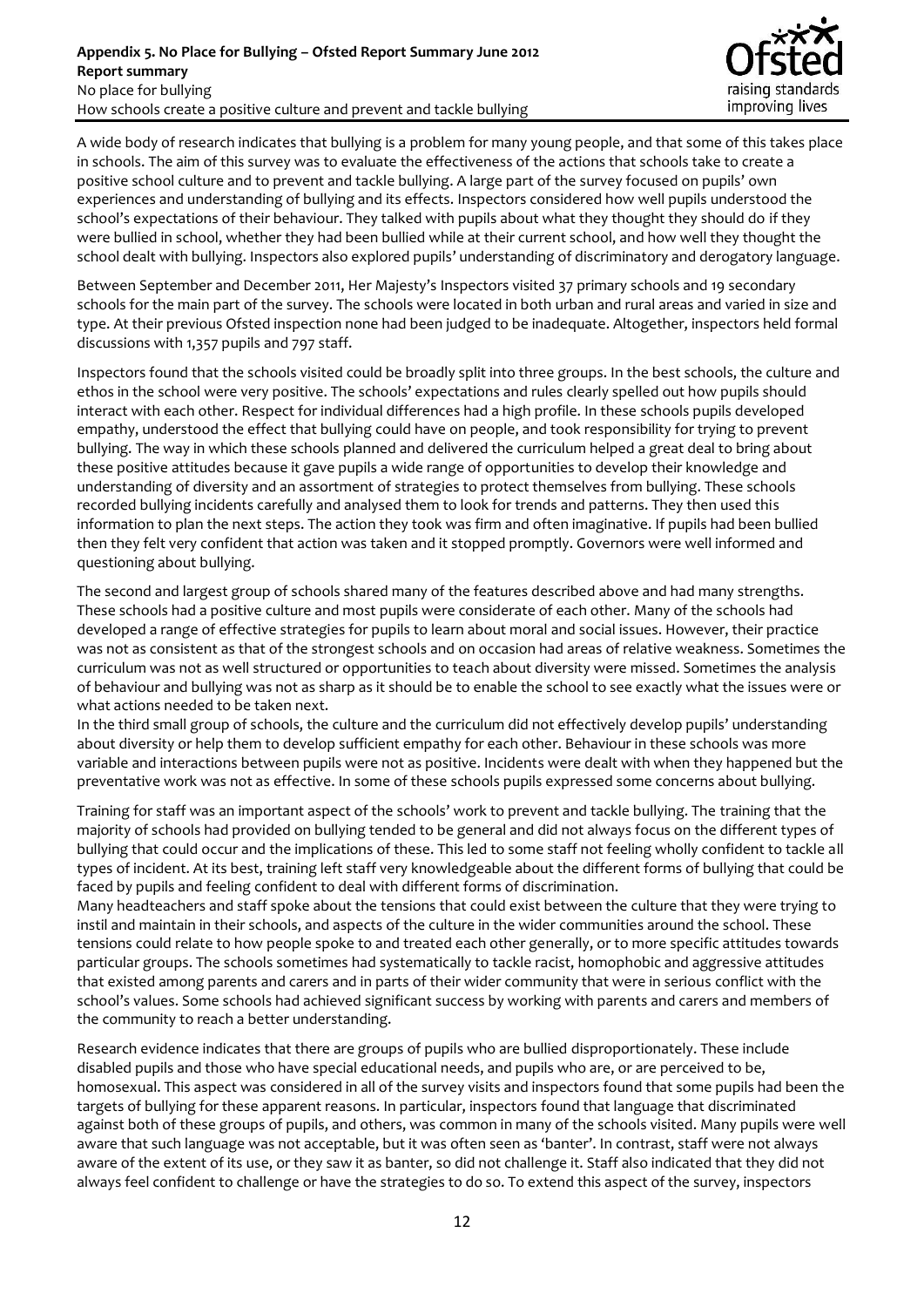visited an additional four primary schools and five secondary schools that had specifically and successfully tackled prejudice-based attitudes. The case studies are presented in Part B of the main report; they do not form part of the key findings below.

#### **Key findings**

- In setting their expectations for behaviour, the primary schools visited placed a stronger emphasis than the secondary schools on values and on how pupils should treat one another. The primary school headteachers were more likely to describe their expectations in terms of the school"s core values, while more of the secondary school headteachers focused on rules. Senior leaders varied in the extent to which they saw themselves and other staff as pivotal in leading and modelling positive behaviour and interactions.
- All the schools surveyed had a written behaviour policy and an anti-bullying policy. In the majority of the schools, these policies were separate documents. Only 12 of the 56 schools had combined them into one. The combined documents represented some of the strongest policies. This was because these schools, with one exception, saw bullying as part of a continuum of behaviour, rather than as something separate.
- Pupils in the primary and secondary schools were able to explain how the school expected them to behave. However, a greater proportion of primary than secondary school pupils could articulate the school's values, such as respecting each other. In the secondary schools, pupils tended to focus more on basic school rules such as wearing the correct uniform.
- In 14 of the schools the pupils surveyed agreed with each other that the behaviour of the vast majority of pupils of all ages and from all groups was positive. In 32 schools, pupils felt that there was a small but significant minority whose behaviour did not reach the expected standards. In 10 schools, pupils spoken with said that behaviour was variable, with some negative elements.
- **Pupils in all of the schools could give a range of examples of disparaging language that they heard in school.** This was related to perceived ability, race, religion, sexuality, appearance or family circumstances. Homophobic language was frequently mentioned. In contrast, staff often said that they did not hear any of this type of language in a typical week. Few schools had a clear stance on the use of language or the boundaries between banter and behaviour that makes people feel threatened or hurt.
- Almost half of the pupils surveyed wrote about an incident where they had felt picked on or bullied at some point while at their current school. Incidents related to friendship issues, personal appearance, family circumstances, sexuality, race, religion, ability, being seen as clever or good at something, disability or a combination of these aspects. Seventy-five per cent of questionnaire respondents in primary schools and 83% in secondary schools thought that bullying would stop if it was reported to an adult in the school.
- Despite significant strengths in some schools, inspectors found a range of weaknesses in how the schools recorded bullying incidents, the detail included in this recording and in its analysis. This undermined the schools' ability to use this information to shape future actions.
- Although headteachers usually reported to the governing body on general matters regarding behaviour, only 22 of the governing bodies surveyed received specific reports about bullying. The quality of the information they received was closely related to the quality of the school's recording and analysis of bullying incidents. Often reports to governors contained little analysis.
- In 24 of the primary schools and 15 of the secondary schools the curriculum placed a strong emphasis on helping pupils to develop positive values, to understand difference and diversity, to understand the effects that bullying has on people, and to protect themselves from bullying. The curriculum specifically focused on different aspects of bullying, including homophobia and racism, and cyberbullying. However, even in these schools disability was seldom covered as well as other aspects of diversity.
- In the best examples, planning clearly identified the links between personal, social and health education, citizenship, religious education and other curriculum areas, and there was a strong emphasis on ensuring that pupils were able to extend and apply their learning in other subjects.
- Fifteen of the schools with a strong curriculum extended this effective approach by carefully and continually adapting their curriculum and introducing initiatives in response to the school's changing circumstances, the analysis of behaviour and particular issues in the community.
- The schools that had thought the most carefully about preventing bullying and helping pupils to interact positively had recognised the importance of the physical organisation of the school and the organisation of breaktimes and lunchtimes, and had taken action to improve these aspects.
- The training that the schools had provided for staff on bullying tended to be general and did not always define and explain the different types of bullying that could occur or the implications of these. Some staff had not received training on bullying at their current school.
- Where staff had received training, the majority felt that this had been very effective in helping them to tackle issues around bullying. However, around a third of staff surveyed thought that they still needed more help to feel really confident. Staff felt least confident in terms of tackling prejudice-based language.

#### **Main report published 19 June 201[2 www.ofsted.gov.uk/resources/110179](http://www.ofsted.gov.uk/resources/110179)**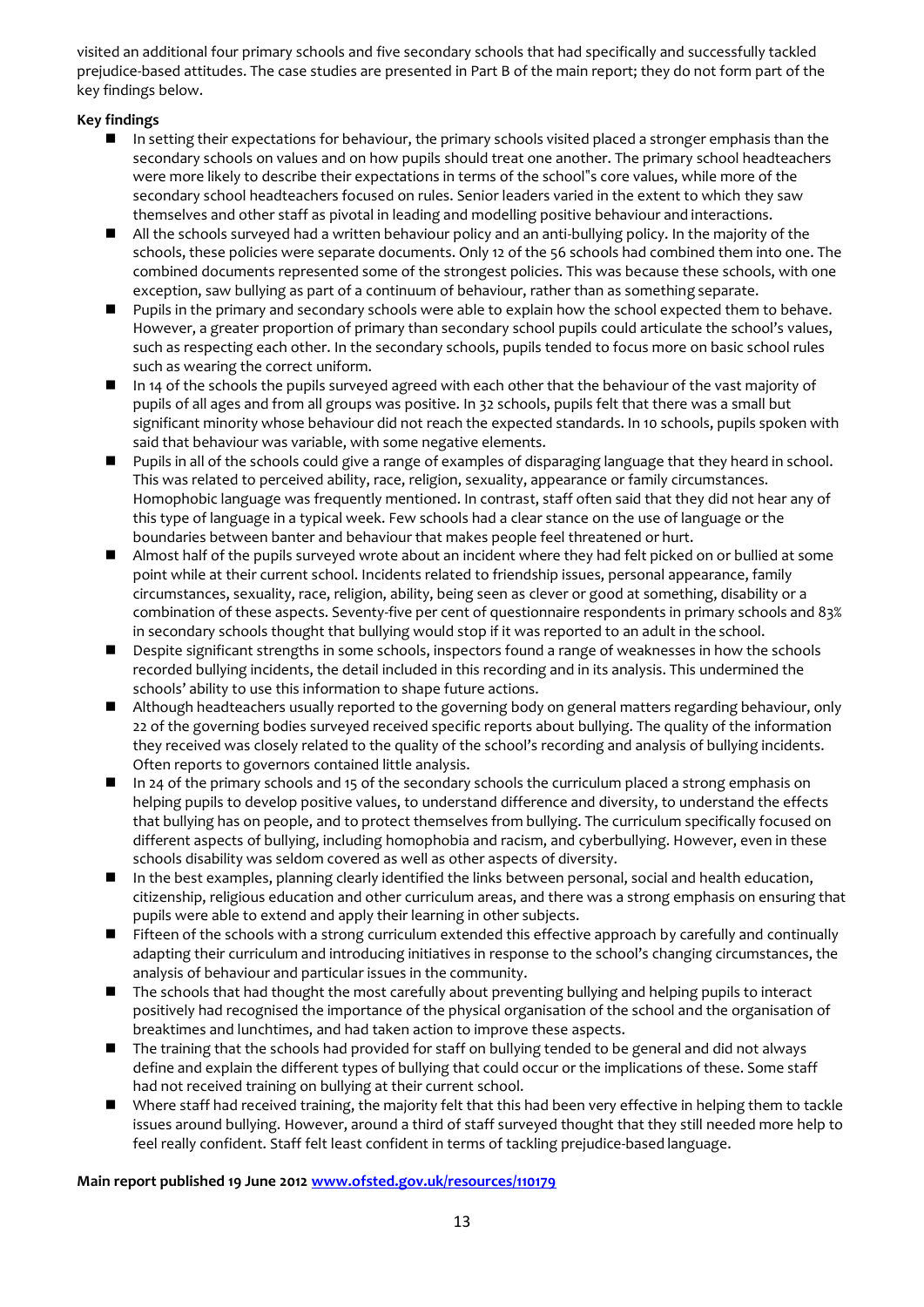#### **Appendix 6: 'Cyberbullying' A qualitative study of children, young people and 'sexting" A report prepared for the NSPCC 2012**

#### **Top messages from the evidence**

1. Threat from peers. For young people, the primary technology-related threat is not the "stranger danger" hyped by the mass media but technology-mediated sexual pressure from their peers. For example, rarely did children express to us any concern about inappropriate sexual approaches from strangers (and when they did, they seemed able quickly to brush off the approach as from a 'weirdo', 'pervert' or 'paedo'). Rather, the problems posed by sexting come from their peers – indeed, from their 'friends' in their social networks, thus rendering much commonplace advice (about being careful who you contact, or keeping your profile private) beside the point. The success of e-safety campaigns is evident in teenagers' awareness of practices to reduce online risk from strangers, and it is time to shift the focus towards reducing risk from known peers. This poses a challenge for school based awareness strategies as a class is likely to contain varieties of victim, abuser and bystander simultaneously. Also challenging is the ever-widening circles of peers, more or less known, enabled by technology**.**

**2. Sexting is often coercive**. Sexting does not refer to a single activity but rather to a range of activities which may be motivated by sexual pleasure but are often coercive, linked to harassment, bullying and even violence. There is no easy line to be drawn between sexting and bullying, for instance, and much may be learned from anti-cyberbullying initiatives to address the problem of sexting. To achieve this, teachers, parents and other adults must be willing to discuss sexual matters and sexual bullying and cyberbullying with teenagers, including as part of existing anti-bullying initiatives.

**3. Girls most adversely affected**. Sexting is not a gender-neutral practice; it is shaped by the gender dynamics of the peer group in which, primarily, boys harass girls, and it is exacerbated by the gendered norms of popular culture, family and school that fail to recognise the problem or to support girls We found considerable evidence of an age-old double standard, by which sexually active boys are to be admired and 'rated', while sexually active girls are denigrated and despised as 'sluts'. This creates gender specific risks where girls are unable to openly speak about sexual activities and practices, while boys are at risk of peer exclusion if they do not brag about sexual experiences. It is important that safety initiatives provide gender sensitive support for girls without treating sexting as a girl-only or girl-initiated problem; the role, responsibility and experiences of boys in relation to sexting also deserve more research and practical attention.

**4. Technology amplifies the problem**. Technology is not neutral either: the specific features or affordances of mobile phones, social networking sites and other communication technologies facilitate the objectification of girls via the creation, exchange, collection, ranking and display of images. Technology providers should do more to provide easyto-use, age-appropriate tools by which children and young people can avoid, reduce or seek redress for distress resulting from the creation, circulation and display of unwanted sexual images and text.

**5. Sexting reveals wider sexual pressures**. Although the extent of sexting cannot be determined from a small-scale qualitative study, most children interviewed were familiar with the practices referred to as sexting; while some had experienced or knew of others who had experienced sexting, also important was the finding that most felt in some ways oppressed by perceived sexual pressure – to perform, judge and be judged – from peers. Such pressures may vary by context, but the specificity of sexualisation pressures – e.g. expectations on appearance (being very thin, having large breasts or big muscles) or actions (viewing porn, tripping and touching up, performing blow jobs, sending images of own body parts) – should be discussed in order to undermine the culture of silence that further harms youth, especially girls.

**6. Ever younger children affected**. It is striking that although the year 10 teenagers interviewed were more sexually aware and experienced, with many stories to tell regarding their own/their peers' sexual and sexting activities, they also appeared more mature in their resilience and ability to cope. The year 8 children were more worried, confused and, in some cases, upset by the sexual and sexting pressures they face, and their very youth meant that parents, teachers and others did not support them sufficiently. It is unknown whether sexting affects still younger children but we recommend that research and policy initiatives are developed to look at primary children and transitions into secondary school.

**7. Sexting practices are culturally specific.** New technologies enable public displays of identity, which bring with them pleasures but also pressures to perform particular idealised forms of femininities and masculinities which are culturally, class and 'race' specific. Young people are also, however, managing globalised consumer oriented cultures of consumption, which present challenges and pressures to have the 'right' types of embodiment, commodities, and status symbols. Sexting for girls can involve being subject to oppressive, racialised beauty norms and hierarchies around feminine appearance and body ideals. Boys must negotiate competitive masculinity, where status can be